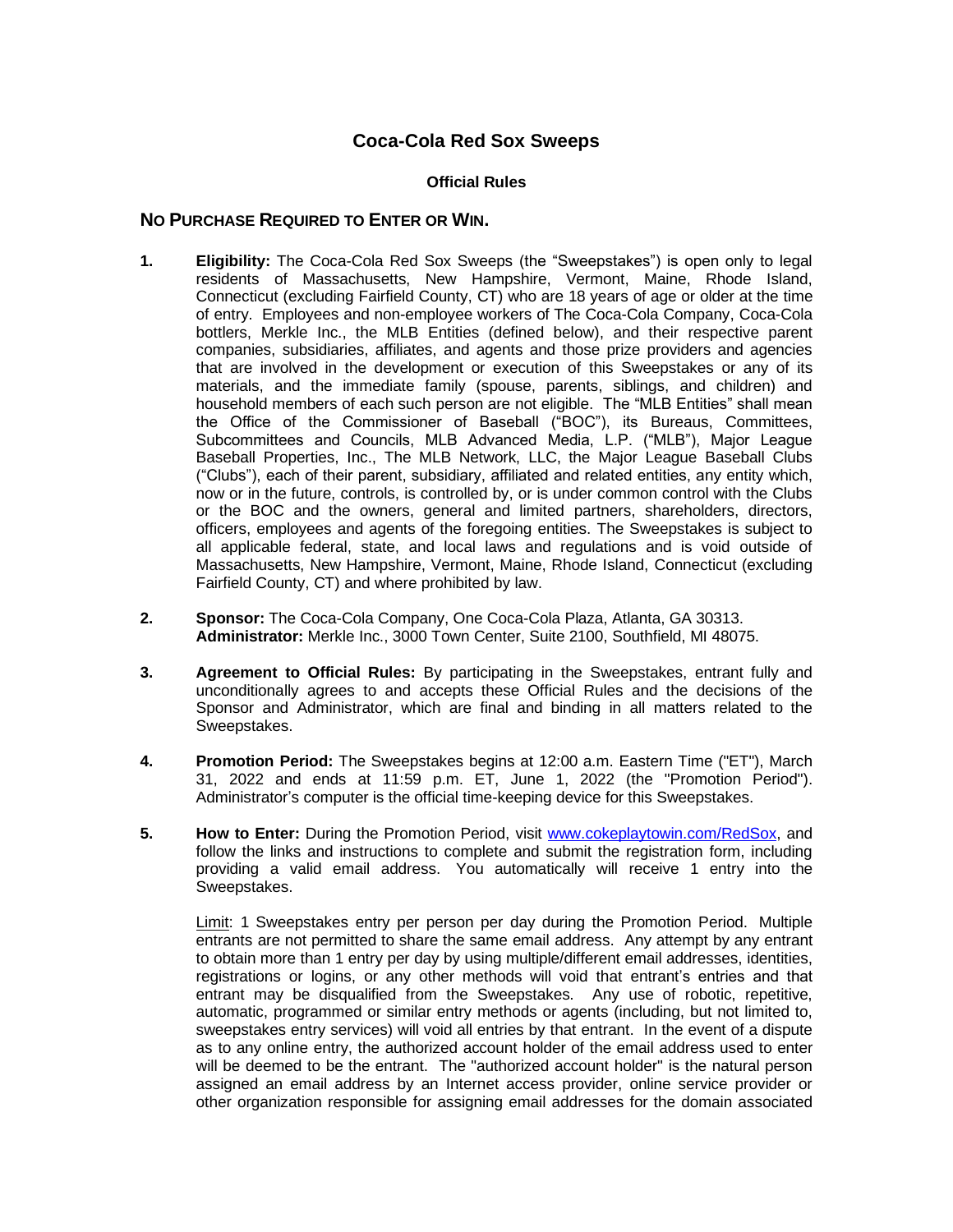with the submitted address. Potential winners may be required to show proof of being the authorized account holders.

- **6. Drawings:** Administrator is an independent judging organization whose decisions as to the selection of the potential winners are final and binding. On or about June 2, 2022, Administrator will select the names of the potential winners in a random drawing of all eligible entries received during the Promotion Period. The potential winners will be notified by email. The odds of winning a prize depend on the number of eligible entries received during the Promotion Period.
- **7. Requirements of Potential Winners:** Potential winners must continue to comply with the Official Rules. Winning is contingent upon fulfilling all requirements. Each potential winner will be required to sign and return to Administrator, within 5 days of the date notice or attempted notice is sent, a Declaration of Compliance, Liability & Publicity Release (except where prohibited) in order to claim his/her prize and to fulfill any such other requirements as determined by Administrator. If a potential prize winner fails to provide a Declaration of Compliance, Liability & Publicity Release or any other requested information (as applicable), he/she may be disqualified and forfeit the prize. In the event that a potential winner cannot be contacted, forfeits the prize or is disqualified for any reason, if time permits, Administrator will select an alternate potential winner in a random drawing from among all remaining eligible entries, up to 3 alternates. If the alternate potential winners are disqualified, the applicable prize will not be awarded. Ticket and Pass Prizes will be fulfilled approximately 8 to 10 weeks after the conclusion of the Sweepstakes; Jersey Prize will be fulfilled approximately 8 to 10 weeks after the conclusion of the Sweepstakes.
- **8. Prizes:** 1 GRAND PRIZE: Grand Prize package includes 4 Green Monster tickets for winner and 3 guests to a game determined by Sponsor in its sole discretion; 4 food and non-alcoholic beverage passes; 4 Fenway Park tour passes; and 1 autographed jersey (details determined by Sponsor in its sole discretion). Transportation and accommodations are not included. Actual value of autographed jersey is subject to market fluctuations. No certificate of authenticity is provided by Sponsor. Approximate Retail Value ("ARV"): \$1,700.00.

3 FIRST PRIZES: Each First Prize package includes 4 HP Pavilion tickets for winner and 3 guests; 4 food and non-alcoholic beverage passes; and 4 Fenway Park tour passes. Transportation and accommodations are not included. ARV: \$1,200.00.

3 SECOND PRIZES: Each Second Prize package includes 4 dugout tickets for winner and 3 guests; 4 food and beverage passes; and 4 Fenway Park tour passes. Transportation and accommodations are not included. ARV: \$1,000.00.

**An inherent risk of exposure to COVID-19 exists in any public place where people are present. COVID-19 is an extremely contagious disease that can lead to severe illness and death. Winner and winner's guests voluntarily assume all risks related to exposure to COVID-19.**

For All Prizes: Use of any Major League Baseball game/event/exhibition ticket is subject to the standard terms, conditions, and health and safety policies applicable to the ticket; see redsox.com/ticketback for details. Seat locations at the game/event/exhibition and, unless otherwise stated in the prize description, exact game/event/exhibition date shall be determined in the sole discretion of Sponsor. Winner's guest(s) must be of legal age of majority in his/her(their) jurisdiction(s) of residence unless accompanied by a parent or legal guardian. Major League Baseball game/event/exhibition dates and times are determined in the sole discretion of the BOC and/or the applicable Club and may be subject to change. The terms and conditions of the tickets awarded as part of the prize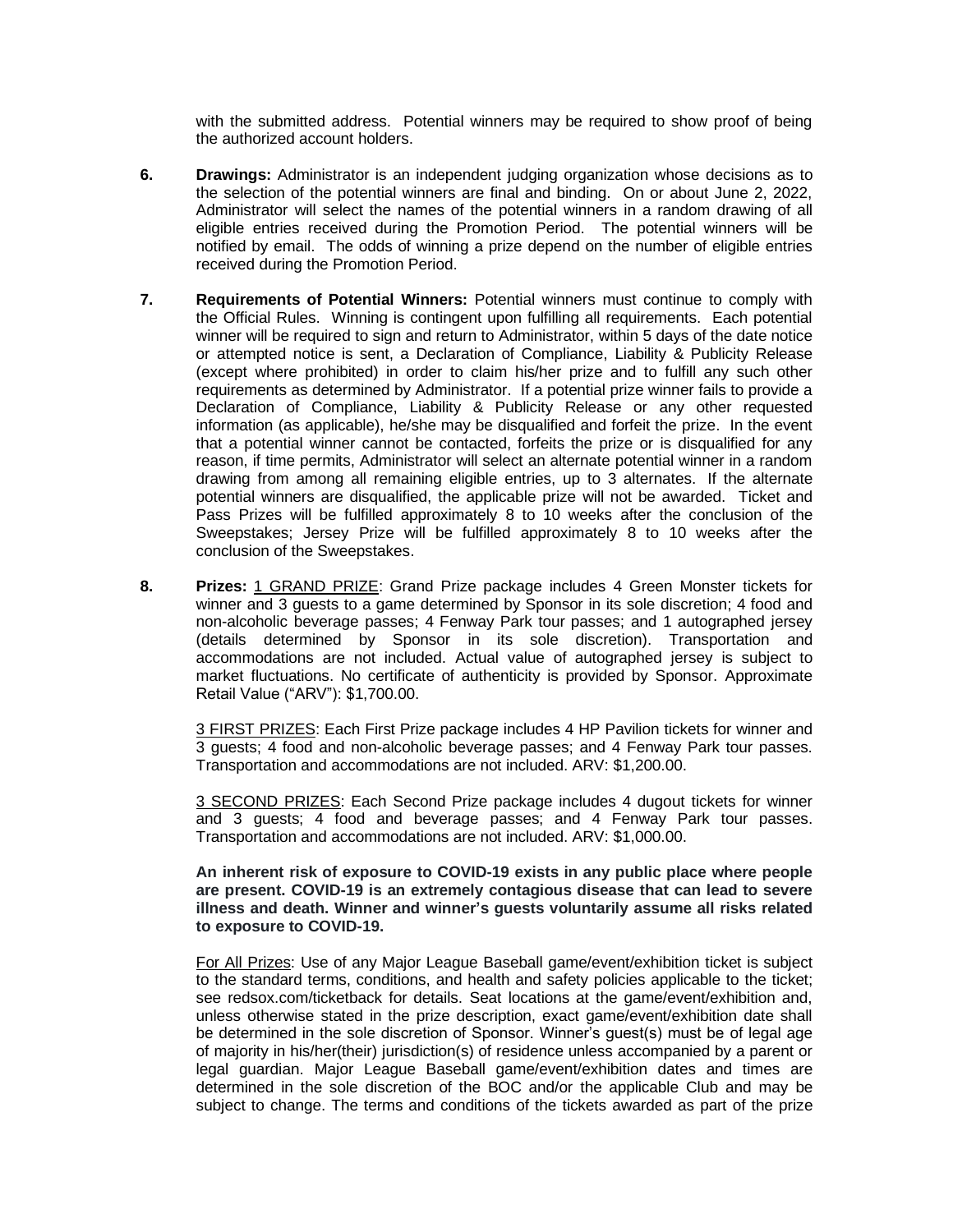will govern in the event a legal game/event/exhibition, as defined by Major League Baseball, is not played or held due to weather conditions, an act of God, an act of terrorism, civil disturbance, or any other reason. Winner and his/her guest(s) agree to comply with all applicable ballpark and venue regulations in connection with the prize; see redsox.com/ballpark for details. Sponsor and the MLB Entities reserve the right to remove or to deny entry to the winner and/or his/her guest(s) who engage in a nonsportsmanlike or disruptive manner or with intent to annoy, abuse, threaten, or harass any other person at the game/event/exhibition. Released Parties (as defined below) will not be responsible for weather conditions; acts of God; acts of terrorism; civil disturbances; local, state, or federal regulation, order, or policy; work stoppage; epidemic, pandemic, or any other issue concerning public health or safety; or any other event outside of their control that may cause the cancellation or postponement of any Major League Baseball game/event/exhibition. Major League Baseball game/event/exhibition tickets awarded as prizes may not be resold, offered for resale, or used for any commercial or promotional purpose whatsoever. Any such resale or commercial or promotional use may result in disqualification and prize forfeiture, and may invalidate the license granted by the game/event/exhibition ticket. No substitution, exchange, or transfer of prize by any winner. Sponsor reserves the right to substitute any prize for one of equal or greater value. Each winner is responsible for all taxes and fees associated with prize receipt and/or use. Limit: 1 prize per person

- **9. Publicity:** Except where prohibited, participation in the Sweepstakes constitutes entrant's consent for Sponsor and its designees to use entrant's name, likeness, prize information, city and state of residence for promotional purposes in any media without further consideration.
- **10. General Conditions:** In the event that the operation, security, or administration of the Sweepstakes is impaired in any way for any reason, including, but, not limited to, fraud, outbreak of widespread illness, pandemic, or other similar occurrence, virus or other technical problem, the Sponsor may, in its sole discretion, either: (a) suspend the Sweepstakes to address the impairment and then resume the Sweepstakes in a manner that best conforms to the spirit of these Official Rules; or (b) cancel the Sweepstakes and, in its discretion, award the prizes in a random drawing from among all eligible entries received up to the time of the impairment. The Sponsor reserves the right in its sole discretion to disqualify any individual it finds to be tampering with the entry process or the operation of the Sweepstakes or to be acting in violation of the Official Rules of this or any other promotion, or in an unsportsmanlike or disruptive manner. Any attempt by any person to undermine the legitimate operation of the Sweepstakes may be a violation of criminal and civil law, and, should such an attempt be made, the Sponsor reserves the right to seek damages from any such person to the fullest extent permitted by law. The Sponsor's failure to enforce any term of these Official Rules shall not constitute a waiver of that provision.
- **11. Release and Limitations of Liability:** Except where prohibited, by participating in the Sweepstakes, entrants agree to release and hold harmless The Coca-Cola Company, Coca-Cola bottlers, Merkle Inc., the MLB Entities, and their respective parents, subsidiaries, affiliates, promotional partners, prize partners, agents and agencies, and the officers, directors and employees of them (the "Released Parties") from and against any claim or cause of action arising out of participation in the Sweepstakes or receipt or use of any prize, including, but not limited to: (a) unauthorized human intervention in the Sweepstakes; (b) technical errors related to computers, servers, providers, printers or telephone or network lines; (c) printing errors or human error; (d) errors in the administration of the Sweepstakes or the processing of entries; (e) late, lost, or undeliverable mail; (f) incomplete entries; or (g) injury or damage to persons or property which may be caused, directly or indirectly, in whole or in part, from entrant's participation in the Sweepstakes or receipt of any prize. Entrant further agrees that in any cause of